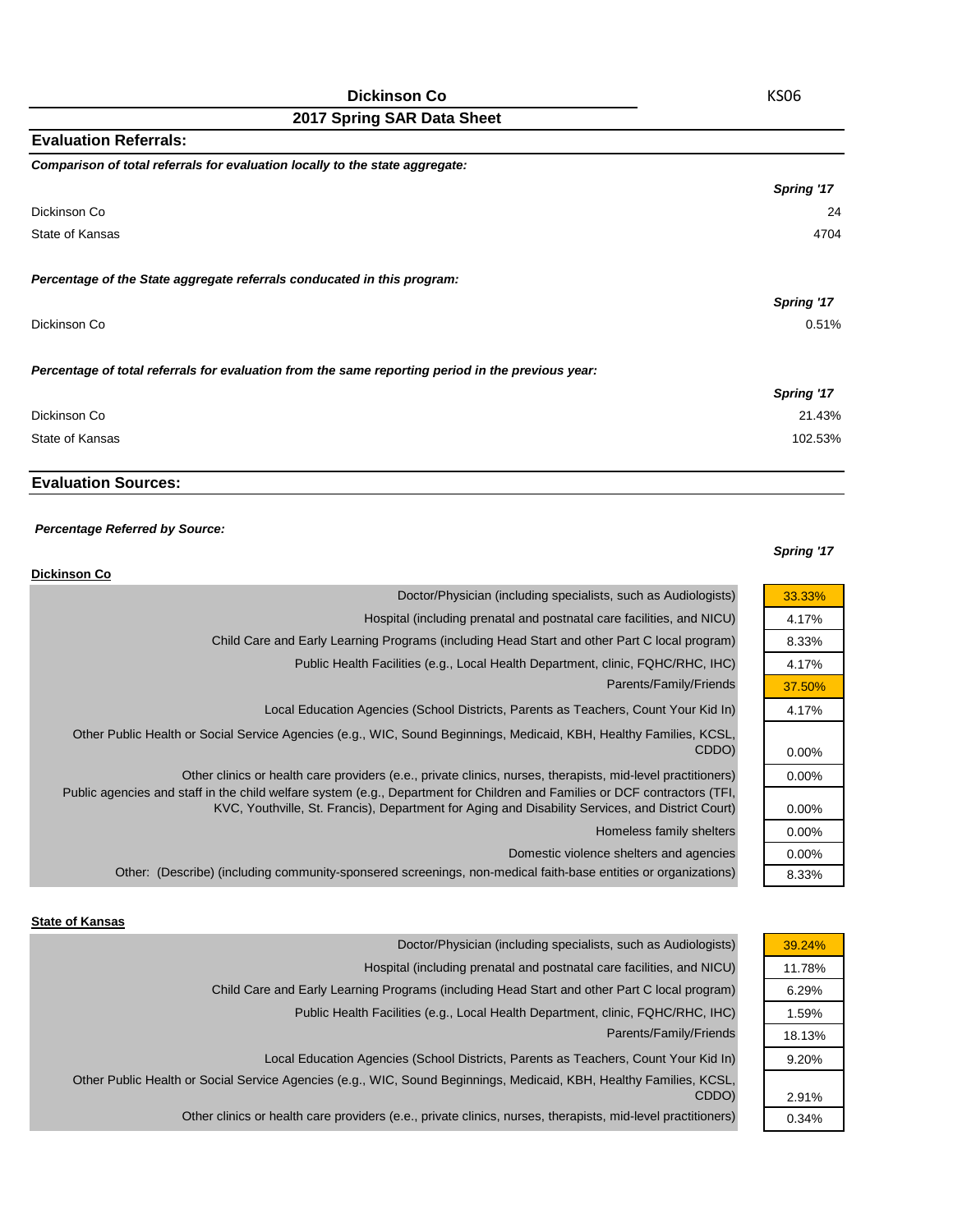| KVC, Youthville, St. Francis), Department for Aging and Disability Services, and District Court)               | 7.99%      |
|----------------------------------------------------------------------------------------------------------------|------------|
| Homeless family shelters                                                                                       | 0.02%      |
| Domestic violence shelters and agencies                                                                        | 0.00%      |
| Other: (Describe) (including community-sponsered screenings, non-medical faith-base entities or organizations) | 2.49%      |
| Total referred but not evaluated:                                                                              |            |
|                                                                                                                | Spring '17 |
| Dickinson Co                                                                                                   | 2          |
| State of Kansas                                                                                                | 1583       |
| Percentage of referrals that were not evaluated:                                                               |            |
|                                                                                                                | Spring '17 |
| Dickinson Co                                                                                                   | 8.33%      |
| State of Kansas                                                                                                | 33.65%     |
| Percentage of reasons for not completing evaluations:                                                          |            |
|                                                                                                                | Spring '17 |
| Dickinson Co                                                                                                   |            |
| <b>Family Declined</b>                                                                                         | 0.00%      |
| Moved                                                                                                          | 0.00%      |
| Could Not                                                                                                      |            |
| Locate Family                                                                                                  | 0.00%      |
| In Process                                                                                                     | 100.00%    |
| Other                                                                                                          | 0.00%      |
|                                                                                                                |            |
| State of Kansas                                                                                                |            |
| <b>Family Declined</b>                                                                                         | 24.64%     |
|                                                                                                                |            |

Moved 3.60%

Locate Family 22.17%

In Process  $\frac{49.59\%}{0.00\%}$ 

 $0.00%$ 

Could Not

**Timelines:**

| Percentage of referrals not meeting seven-day timeline:       |            |
|---------------------------------------------------------------|------------|
|                                                               | Spring '17 |
| Dickinson Co                                                  | $0.00\%$   |
| State of Kansas                                               | 0.00%      |
|                                                               |            |
| Percentage of IFSPs not developed within the 45-day timeline: |            |
|                                                               | Spring '17 |
| Dickinson Co                                                  | 13.04%     |
| State of Kansas                                               | 19.17%     |
|                                                               |            |
| Local Program Proportionate Size Comparison:                  |            |

# *Six-Month Cumulative Count Spring '17* Dickinson Co 73 State of Kansas 7314